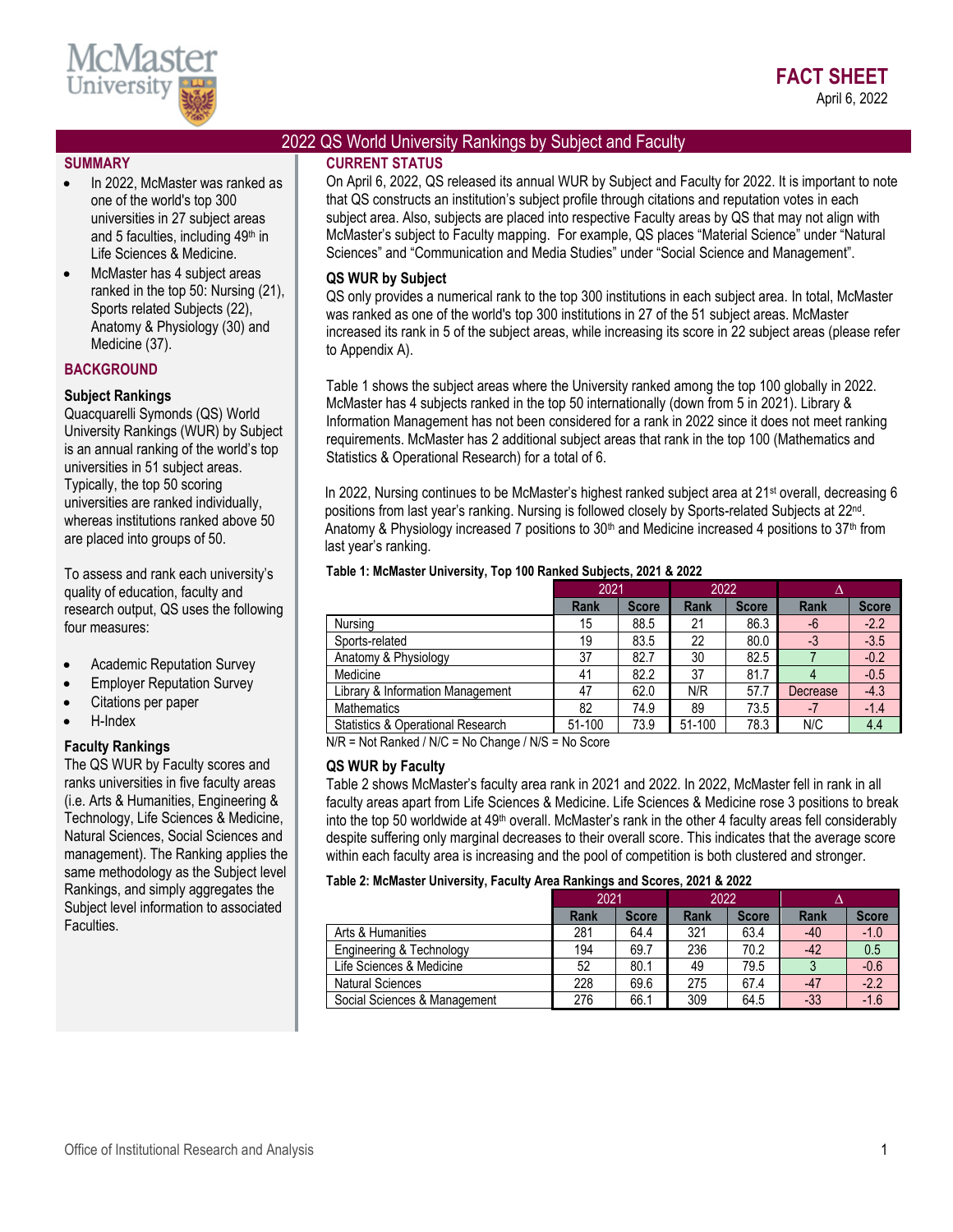

# **APPENDIX A: McMaster University Ranked Subjects, 2022 QS WUR by Subject**

|                             |                                                           | 2021                   |                          | 2022                   |                |                          | $\Delta$               |                          |  |
|-----------------------------|-----------------------------------------------------------|------------------------|--------------------------|------------------------|----------------|--------------------------|------------------------|--------------------------|--|
|                             |                                                           | <b>Subject</b><br>Rank | Weighted<br><b>Score</b> | <b>Subject</b><br>Rank | Canada<br>Rank | Weighted<br><b>Score</b> | <b>Subject</b><br>Rank | Weighted<br><b>Score</b> |  |
|                             | Archaeology                                               | N/R                    | N/S                      | N/R                    | N/R            | N/S                      | N/C                    | N/C                      |  |
|                             | Architecture                                              | N/R                    | N/S                      | N/R                    | N/R            | N/S                      | N/C                    | N/C                      |  |
|                             | Art & Design                                              | N/R                    | 37.1                     | N/R                    | N/R            | 39.2                     | N/C                    | 2.1                      |  |
|                             | <b>Classics &amp; Ancient History</b>                     | N/R                    | 61.3                     | N/R                    | N/R            | 52.8                     | N/C                    | $-8.5$                   |  |
|                             | English Language & Literature                             | 151-200                | 61.5                     | 151-200                | $9\,$          | 65.8                     | N/C                    | 4.3                      |  |
| Arts & Humanities           | History                                                   | 101-150                | 64.2                     | 201-220                | 8              | 61.5                     | Decrease               | $-2.7$                   |  |
|                             | Linguistics                                               | 201-250                | 54.6                     | 201-250                | 8              | 58.6                     | N/C                    | $\overline{4}$           |  |
|                             | Modern Languages                                          | N/R                    | 54.8                     | N/R                    | N/R            | 53.1                     | N/C                    | $-1.7$                   |  |
|                             | Performing Arts                                           | N/R<br>N/R             | 29.5<br>45.1             | N/R<br>N/R             | N/R<br>N/R     | 42.3<br>54.5             | N/C<br>N/C             | 12.8<br>9.4              |  |
|                             | Philosophy<br>Theology, Divinity & Religious<br>Studies   | 51-100                 | 58.3                     | 101-130                | $\overline{4}$ | 61.0                     | Decrease               | 2.7                      |  |
|                             | Computer Science & Information<br>Systems                 | 201-250                | 61.2                     | 251-300                | 11             | 59.1                     | Decease                | $-2.1$                   |  |
|                             | Engineering - Chemical                                    | 101-150                | 64.9                     | 101-150                | $6\phantom{1}$ | 70.6                     | N/C                    | 5.7                      |  |
|                             | Engineering - Civil & Structural                          | N/R                    | 64.6                     | 201-220                | 10             | 62.5                     | Increase               | $-2.1$                   |  |
| Engineering &<br>Technology | Engineering - Electrical &<br>Electronic                  | 151-200                | 62.4                     | 151-200                | $\overline{7}$ | 66.9                     | N/C                    | 4.5                      |  |
|                             | Engineering - Mechanical,<br>Aeronautical & Manufacturing | 134                    | 63.6                     | 150                    | 6              | 70.0                     | $-16$                  | 6.4                      |  |
|                             | Engineering - Mineral & Mining                            | N/R                    | 58.5                     | N/R                    | N/R            | 59.4                     | N/C                    | 0.9                      |  |
|                             | Engineering - Petroleum                                   | N/R                    | N/S                      | N/R                    | N/R            | N/S                      | N/C                    | N/C                      |  |
|                             | Agriculture & Forestry                                    | N/R                    | N/S                      | N/R                    | N/R            | N/S                      | N/C                    | N/C                      |  |
|                             | Anatomy & Physiology                                      | 37                     | 82.7                     | 30                     | 5              | 82.5                     | $\overline{7}$         | $-0.2$                   |  |
|                             | <b>Biological Sciences</b>                                | 151-200                | 69.3                     | 151-200                | $6\phantom{a}$ | 68.7                     | N/C                    | $-0.6$                   |  |
| Life Sciences<br>& Medicine | Dentistry                                                 | N/R                    | 37.0                     | N/R                    | N/R            | 40.4                     | N/C                    | 3.4                      |  |
|                             | Medicine                                                  | 41                     | 82.2                     | 37                     | $\overline{4}$ | 81.7                     | $\overline{4}$         | $-0.5$                   |  |
|                             | Nursina                                                   | 15                     | 88.5                     | 21                     | $\overline{3}$ | 86.3                     | $-6$                   | $-2.2$                   |  |
|                             | Pharmacy and Pharmacology                                 | N/R                    | N/S                      | N/R                    | N/R            | N/S                      | N/C                    | N/C                      |  |
|                             | Psychology                                                | 151-200                | 70.6                     | 151-200                | 8              | 68.3                     | N/C                    | $-2.3$                   |  |
|                             | Veterinary Science                                        | N/R                    | 52.4                     | N/R                    | N/R            | 57.5                     | N/C                    | 5.1                      |  |
|                             | Chemistry                                                 | 201-250                | 65.7                     | 201-250                | 9              | 65.6                     | N/C                    | $-0.1$                   |  |
| Natural Sciences            | Earth & Marine Sciences                                   | N/R                    | 69.5                     | N/R                    | N/R            | 68.8                     | N/C                    | $-0.7$                   |  |
|                             | <b>Environmental Sciences</b>                             | 151-200                | 74.0                     | 151-200                | 8              | 73.4                     | N/C                    | $-0.6$                   |  |
|                             | Geography                                                 | 151-200                | 59.6                     | 201-210                | 13             | 65.2                     | Decrease               | 5.6                      |  |
|                             | Geology                                                   | N/R                    | 70.3                     | N/R                    | N/R            | 68.4                     | N/C                    | $-1.9$                   |  |
|                             | Geophysics                                                | N/R                    | 69.1                     | N/R                    | N/R            | 68.1                     | N/C                    | $-1$                     |  |
|                             | Materials Science                                         | 101-150                | 64.7                     | 101-150                | $\overline{5}$ | 74.9                     | N/C                    | 10.2                     |  |
|                             | Mathematics                                               | 82                     | 74.9                     | 89                     | $\,6$          | 73.5                     | $-7$                   | $-1.4$                   |  |
|                             | Physics & Astronomy                                       | 251-300                | 64.7                     | 251-300                | $\overline{7}$ | 63.0                     | N/C                    | $-1.7$                   |  |